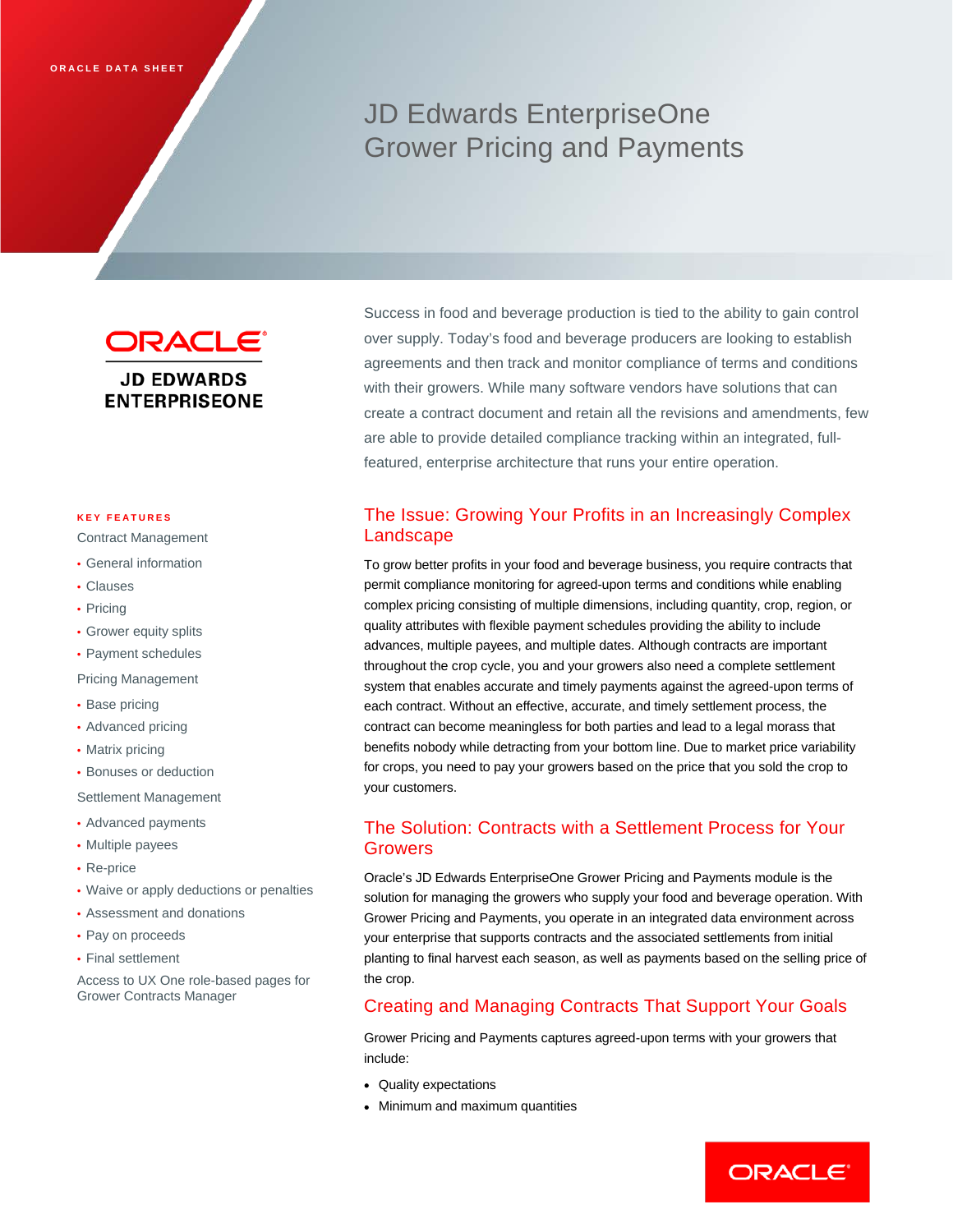- Advances, assessments, and donations
- Renewal dates and terms
- Action dates for reminders of required signatures, responses, and reviews
- Amendments during the term of the obligation
- Bonuses or deductions, including those based on quality
- Defining the equity investment for the grower on the harvest
- Grouping the grower into pools for proceed payments

# Enabling a Detailed Settlement Process to Complete the Crop **Cycle**

For grower payments, settlement is the final process for your harvest. For a successful settlement, all of the following come together to make payments timely and accurate at any point defined in your grower contract:

- **Schedules—**Schedules that include a flexible payment structure to handle multiple payees along with multiple payment dates.
- **Payments—**Payments based on a percentage of crop receipts for a certain period or to date and fully consider advance payments, assessments, and donations to be deducted.
- **Penalties and Bonuses—**Waivers of penalties, bonus payments, or other adjustments to the final price.
- **Parties—**Identification and tracking of all assignees and brokers who are involved in the settlement.
- **Vouchers—**Creation and management of real-time multiple vouchers.
- **Pay on Proceeds—**Track the crop receipts against associated sales orders to pay growers based on market price. Pay growers based on the average sales price or the actual sales price and based on their equity investment for the harvest.

This integration is not just focused on contracts and settlement points. The Grower Pricing and Payments module is not only part of the integrated JD Edwards EnterpriseOne Food and Beverage Suite that covers different agricultural activities including product blending, but can also be integrated with your company's entire business operation from human resources and financial accounting to supply chain management and customer management using a single database structure that increases data accountability and leads to a better bottom line.

### Feature/Function Highlights

**Grower contract term tracking—**Tracks contract length terms with renewal extensions, quality terms, action date table, contract clauses, and more.

- Contract management
- Terms and conditions based on quality and payment criteria
- Payment schedules
- Grower pool

**Advanced pricing—**Provides enhanced features such as minimum/maximum price, matrix pricing, and pricing based on quality terms.

**Settlements—**Provides a flexible payment schedule that allows multiple payees with multiple payment dates. Payment dates can be based on advance payments, percent payments after harvesting starts, and a final payment that pulls together other additions,

I